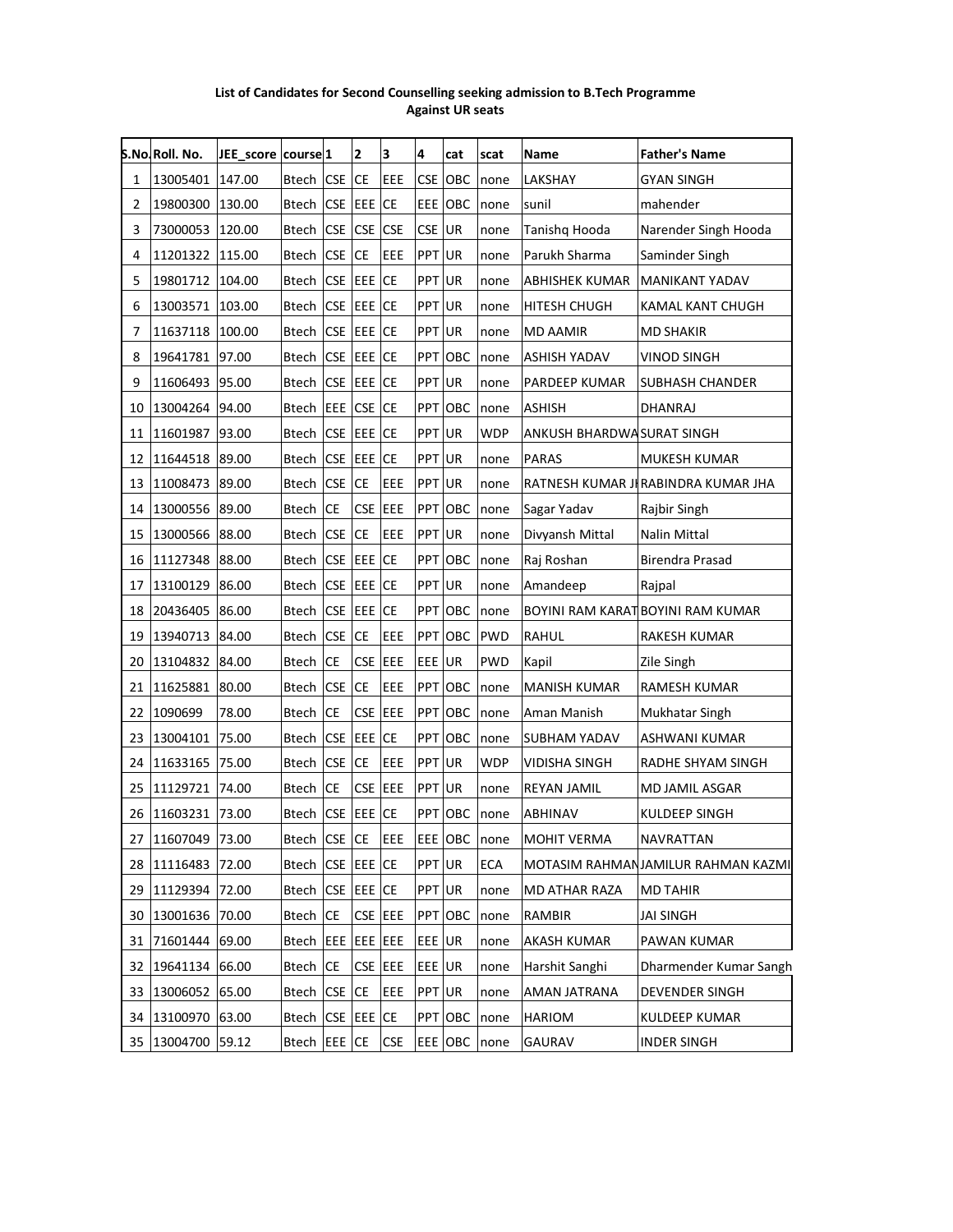| 36 | 13101816              | 59.00 | Btech            | СE         | CSE JEEE       |            | PPT SC        |         | none       | DIVYA MEHRA                    | JAIPRAKASH MEHRA                  |
|----|-----------------------|-------|------------------|------------|----------------|------------|---------------|---------|------------|--------------------------------|-----------------------------------|
| 37 | 73000252 58.38        |       | Btech            |            | CSE EEE CE     |            |               | PPT OBC | none       | NEERAJ YADAV                   | VIRBHAN YADAV                     |
| 38 | 11142427              | 58.00 | Btech            | <b>CSE</b> | <b>ICE</b>     | EEE        |               | PPT OBC | none       | SAMARJEET KUMARRAVINDRA RAY    |                                   |
| 39 | 71202848              | 57.00 | Btech <b>EEE</b> |            | <b>CSE</b> CE  |            | PPT JUR       |         | WDP        | ASHISH SUHAG                   | PHOOL KUMAR SUHAG                 |
| 40 | 13001186              | 54.00 | Btech            | <b>CE</b>  | <b>EEE</b> CSE |            | PPT SC        |         | none       | ANAND                          | <b>BALWAN SINGH</b>               |
| 41 | 11641946 54.00        |       | Btech            | <b>CSE</b> | EEE CE         |            | <b>PPT UR</b> |         | none       | DEVESH KUMAR                   | YOGESH KUMAR                      |
| 42 | 13301519              | 53.00 | Btech            | EEE        | <b>ICE</b>     | <b>CSE</b> | PPT           | UR      | none       | ARUN                           | <b>RAM PAL</b>                    |
| 43 | 11625559              | 53.00 | Btech            | <b>CE</b>  | EEE CSE        |            |               | PPT OBC | none       | PRADEEP                        | <b>BHIM SINGH</b>                 |
| 44 | 13004506              | 50.00 | Btech            | <b>CSE</b> | EEE CE         |            | PPT           | OBC     | none       | NITIN DAHIYA                   | CHHOTELAL                         |
| 45 | 19637629              | 50.00 | Btech            | <b>CSE</b> | EEE CE         |            | EEE           | OBC     | none       | ANURAG TANK                    | MOOL CHAND TANK                   |
| 46 | 19611023 50.00        |       | Btech            | <b>CSE</b> | <b>ICE</b>     | EEE        | <b>PPT</b>    | UR      | none       | Himanshu                       | Balkishan                         |
| 47 | 11644771              | 50.00 | Btech            | СE         | EEE CSE        |            |               | PPT OBC | none       | <b>DEEPAK</b>                  | <b>RAM AVTAR</b>                  |
| 48 | 11126951              | 48.00 | <b>Btech</b>     | <b>CSE</b> | <b>ICE</b>     | EEE        | PPT UR        |         | none       |                                | MD MINHAJUL HAQMD IMTIYAZUL HAQUE |
| 49 | 11616295 48.00        |       | Btech            | <b>CSE</b> | <b>EEE</b> CSE |            |               | EEE OBC | none       | Pankaj                         | Sh Ghanshyam                      |
| 50 | 79601588              | 48.00 | Btech            | <b>CSE</b> | <b>CSE CSE</b> |            | CSE UR        |         | none       | PARTH SINGHAL                  | MAHESH RAM SINGHAL                |
| 51 | 13002743 45.00        |       | Btech            | EEE CE     |                | <b>CSE</b> | <b>PPT</b>    | OBC     | none       | SOURAV YADAV                   | <b>BIRENDER SINGH</b>             |
| 52 | 13003097              | 45.00 | Btech            | <b>CSE</b> | <b>ICE</b>     | EEE        |               | PPT OBC | none       | ROHIT KUMAR                    | <b>NARENDER SINGH</b>             |
| 53 | 73000177              | 45.00 | Btech            |            | CSE EEE ICE    |            |               | PPT OBC | <b>PWD</b> | ANISH                          | RAMESH KULHAR                     |
| 54 | 14108335              | 44.00 | Btech            | <b>CE</b>  | EEE CSE        |            | PPT ST        |         | none       | UTTAM SON BESRA DILIP BESRA    |                                   |
| 55 | 13606379              | 43.00 | Btech            | <b>CSE</b> | CSE CSE        |            | CSE UR        |         | <b>WDP</b> | KRISHA BHARDWAJ DK BHARDWAJ    |                                   |
| 57 | 19301652              | 42.00 | Btech            | <b>CSE</b> | <b>EEE</b> CE  |            | PPT SC        |         | <b>PWD</b> | PARUL JOIYA                    | RAMESH JOIYA                      |
| 56 | 13004833              | 42.00 | Btech            | <b>CSE</b> | CSE CSE        |            | EEE           | OBC     | <b>WDP</b> | Alok Yadav                     | Rajpal Yadav                      |
| 58 | 13000494              | 40.00 | <b>Btech</b>     | CE         | EEE CSE        |            | PPT SC        |         | none       | SUDHANAND                      | <b>BALWAN SINGH</b>               |
| 59 | 11116359              | 40.00 | Btech            | <b>CSE</b> | <b>CE</b>      | EEE        | PPT UR        |         | none       | <b>VISHAL RAJ</b>              | SATISH MISHRA                     |
| 60 | 71100905 38.00        |       | Btech            | СE         | EEE CSE        |            | PPT SC        |         | none       | ADITYA NARAYAN                 | VIDYASAGAR PASWAN                 |
| 61 | 13000219              | 34.00 | Btech            | EEE        | EEE CE         |            | CSE UR        |         | none       | SOURAV                         | DHARAM PAL                        |
| 62 | 19701345              | 33.00 | Btech            |            | CSE EEE CE     |            | <b>PPT</b>    | OBC     | none       | <b>MUKUL KUMAR</b>             | NARESH KUMAR                      |
|    | 63   19601601   30.00 |       | Btech EEE CSE CE |            |                |            |               | PPT OBC | none       | <b>PRADEEP KUMAR</b>           | OMBIR SINGH                       |
|    | 64 11629570           | 29.00 | <b>Btech</b>     | CSE CE     |                | EEE        |               | PPT OBC | <b>WDP</b> | ROHIT KUMAR                    | VINOD KUMAR                       |
| 65 | 11646107              | 28.66 | Btech            | CSE CE     |                | EEE        |               | PPT OBC | <b>WDP</b> | <b>EKTA YADAV</b>              | SHAKUNTLA                         |
| 66 | 80600044              | 22.00 | <b>Btech</b>     | CE         | CSE EEE        |            | PPT SC        |         | none       | <b>BODDU PRATHAP</b>           | <b>DEVAIAH</b>                    |
| 67 | 13003277              | 21.00 | Btech            | <b>CSE</b> | EEE PPT        |            | СE            | OBC     | none       | VIPIN                          | YOGESH                            |
| 68 | 19611695              | 20.00 | Btech            | <b>CSE</b> | <b>CE</b>      | EEE        |               | PPT OBC | none       | NITIN YADAV                    | RAM SINGH YADAV                   |
| 69 | 73000046              | 18.00 | <b>Btech</b>     | <b>CE</b>  | EEE CSE        |            | PPT.          | OBC     | none       | RAHUL JANGRA                   | TRILOK CHAND JANGRA               |
| 70 | 13003104              | 11.00 | <b>Btech</b>     | <b>CSE</b> | <b>CE</b>      | EEE        |               | PPT OBC | none       | RAJESH KUMAR YATKARAMVIR SINGH |                                   |
| 71 | 11628950              | 6.00  | Btech            | <b>CSE</b> | <b>CE</b>      | EEE        | PPT UR        |         | none       | AJAY KUMAR                     | ASHOK KUMAR                       |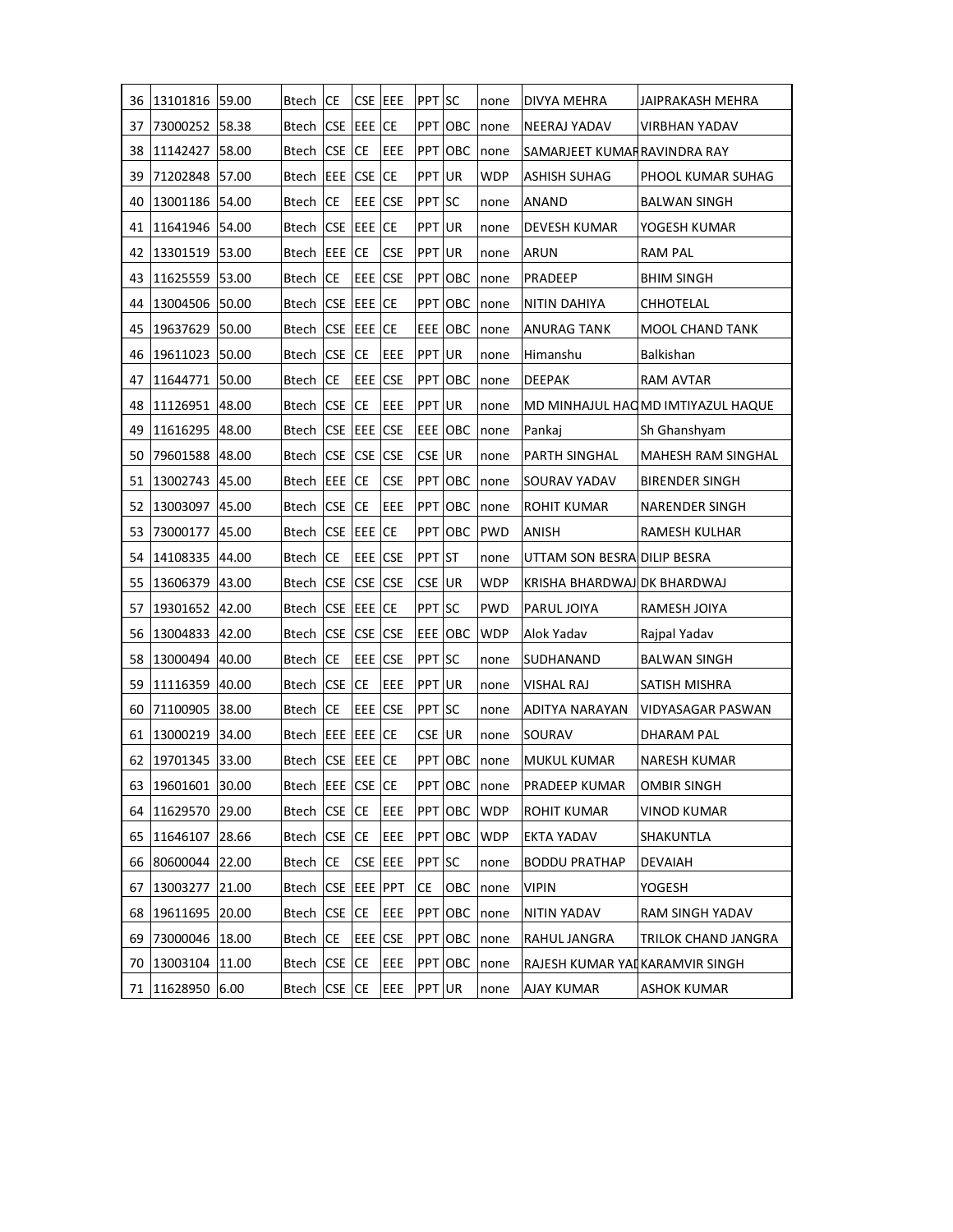#### List of Candidates for Second Counselling seeking admission to B.Tech Programme OBC Category

|    | S.No. Roll. No. | JEE_score | course       | 1          | 2          | 3          | 4   | cat | scat       | Name                              | <b>Father's Name</b>    |
|----|-----------------|-----------|--------------|------------|------------|------------|-----|-----|------------|-----------------------------------|-------------------------|
| 1  | 13005401        | 147.00    | <b>Btech</b> | CSE        | СE         | EEE        | CSE | ОВС | none       | LAKSHAY                           | GYAN SINGH              |
| 2  | 19800300        | 130.00    | Btech        | CSE        | EEE        | CE         | EEE | ОВС | none       | sunil                             | mahender                |
| 3  | 19641781        | 97.00     | Btech        | CSE        | EEE        | СE         | PPT | ОВС | none       | <b>ASHISH YADAV</b>               | VINOD SINGH             |
| 4  | 13004264        | 94.00     | Btech        | EEE        | CSE        | CE         | PPT | ОВС | none       | ASHISH                            | DHANRAJ                 |
| 5  | 13000556        | 89.00     | Btech        | СE         | CSE        | EEE        | PPT | ОВС | none       | Sagar Yadav                       | Rajbir Singh            |
| 6  | 11127348        | 88.00     | Btech        | CSE        | EEE        | СE         | PPT | ОВС | none       | Raj Roshan                        | Birendra Prasad         |
| 7  | 20436405        | 86.00     | Btech        | CSE        | EEE        | СE         | PPT | овс | none       | BOYINI RAM KARATIKEYA             | <b>BOYINI RAM KUMAR</b> |
| 8  | 13940713        | 84.00     | Btech        | <b>CSE</b> | CE         | EEE        | PPT | ОВС | <b>PWD</b> | RAHUL                             | RAKESH KUMAR            |
| 9  | 11625881        | 80.00     | Btech        | CSE        | СE         | EEE        | PPT | ОВС | none       | <b>MANISH KUMAR</b>               | RAMESH KUMAR            |
| 10 | 1090699         | 78.00     | Btech        | CE         | <b>CSE</b> | EEE        | PPT | ОВС | none       | Aman Manish                       | Mukhatar Singh          |
| 11 | 13004101        | 75.00     | Btech        | <b>CSE</b> | EEE        | СE         | PPT | ОВС | none       | <b>SUBHAM YADAV</b>               | ASHWANI KUMAR           |
| 12 | 11603231        | 73.00     | Btech        | <b>CSE</b> | EEE        | СE         | PPT | ОВС | none       | ABHINAV                           | KULDEEP SINGH           |
| 13 | 11607049        | 73.00     | Btech        | CSE        | СE         | EEE        | EEE | ОВС | none       | <b>MOHIT VERMA</b>                | NAVRATTAN               |
| 14 | 13001636        | 70.00     | Btech        | CE         | <b>CSE</b> | EEE        | PPT | ОВС | none       | RAMBIR                            | JAI SINGH               |
| 15 | 13100970        | 63.00     | Btech        | CSE        | EEE        | CE         | PPT | ОВС | none       | <b>HARIOM</b>                     | KULDEEP KUMAR           |
| 16 | 13004700        | 59.12     | Btech        | EEE        | СE         | CSE        | EEE | ОВС | none       | <b>GAURAV</b>                     | <b>INDER SINGH</b>      |
| 17 | 73000252        | 58.38     | Btech        | CSE        | EEE        | СE         | PPT | ОВС | none       | NEERAJ YADAV                      | VIRBHAN YADAV           |
| 18 | 11142427        | 58.00     | Btech        | CSE        | СE         | EEE        | PPT | ОВС | none       | SAMARJEET KUMAR SUMA RAVINDRA RAY |                         |
| 19 | 11625559        | 53.00     | Btech        | CE         | EEE        | CSE        | PPT | ОВС | none       | PRADEEP                           | <b>BHIM SINGH</b>       |
| 20 | 13004506        | 50.00     | Btech        | <b>CSE</b> | EEE        | СE         | PPT | ОВС | none       | NITIN DAHIYA                      | CHHOTELAL               |
| 21 | 19637629        | 50.00     | Btech        | CSE        | EEE        | СE         | EEE | ОВС | none       | ANURAG TANK                       | <b>MOOL CHAND TANK</b>  |
| 22 | 11644771        | 50.00     | <b>Btech</b> | CE         | EEE        | CSE        | PPT | ОВС | none       | <b>DEEPAK</b>                     | RAM AVTAR               |
| 23 | 11616295        | 48.00     | <b>Btech</b> | <b>CSE</b> | EEE        | CSE        | EEE | ОВС | none       | Pankaj                            | Sh Ghanshyam            |
| 24 | 13002743        | 45.00     | Btech        | EEE        | СE         | CSE        | PPT | OBC | none       | SOURAV YADAV                      | <b>BIRENDER SINGH</b>   |
| 25 | 13003097        | 45.00     | Btech        | CSE        | СE         | EEE        | PPT | ОВС | none       | <b>ROHIT KUMAR</b>                | NARENDER SINGH          |
| 26 | 73000177        | 45.00     | Btech        | CSE        | EEE        | CE         | PPT | ОВС | <b>PWD</b> | ANISH                             | RAMESH KULHAR           |
| 27 | 13004833        | 42.00     | Btech        | CSE        | <b>CSE</b> | <b>CSE</b> | EEE | ОВС | <b>WDP</b> | Alok Yadav                        | Rajpal Yadav            |
| 28 | 19701345        | 33.00     | Btech        | CSE        | EEE        | CE         | PPT | ОВС | none       | MUKUL KUMAR                       | NARESH KUMAR            |
| 29 | 19601601        | 30.00     | Btech        | EEE        | <b>CSE</b> | CE         | PPT | ОВС | none       | PRADEEP KUMAR                     | OMBIR SINGH             |
| 30 | 11629570        | 29.00     | Btech        | CSE        | СE         | EEE        | PPT | ОВС | <b>WDP</b> | <b>ROHIT KUMAR</b>                | VINOD KUMAR             |
| 31 | 11646107        | 28.66     | Btech        | CSE        | СE         | EEE        | PPT | ОВС | <b>WDP</b> | <b>EKTA YADAV</b>                 |                         |
| 32 | 13003277        | 21.00     | Btech        | CSE        | EEE        | PPT        | СE  | ОВС | none       | <b>VIPIN</b>                      | SHAKUNTLA<br>YOGESH     |
|    |                 |           |              |            |            |            |     |     |            |                                   |                         |
| 33 | 19611695        | 20.00     | Btech        | CSE        | СE         | EEE        | PPT | ОВС | none       | NITIN YADAV                       | RAM SINGH YADAV         |
| 34 | 73000046        | 18.00     | Btech        | CE         | EEE        | CSE        | PPT | ОВС | none       | RAHUL JANGRA                      | TRILOK CHAND JANGRA     |
| 35 | 13003104        | 11.00     | Btech        | <b>CSE</b> | CE         | EEE        | PPT | OBC | none       | RAJESH KUMAR YADAV                | KARAMVIR SINGH          |